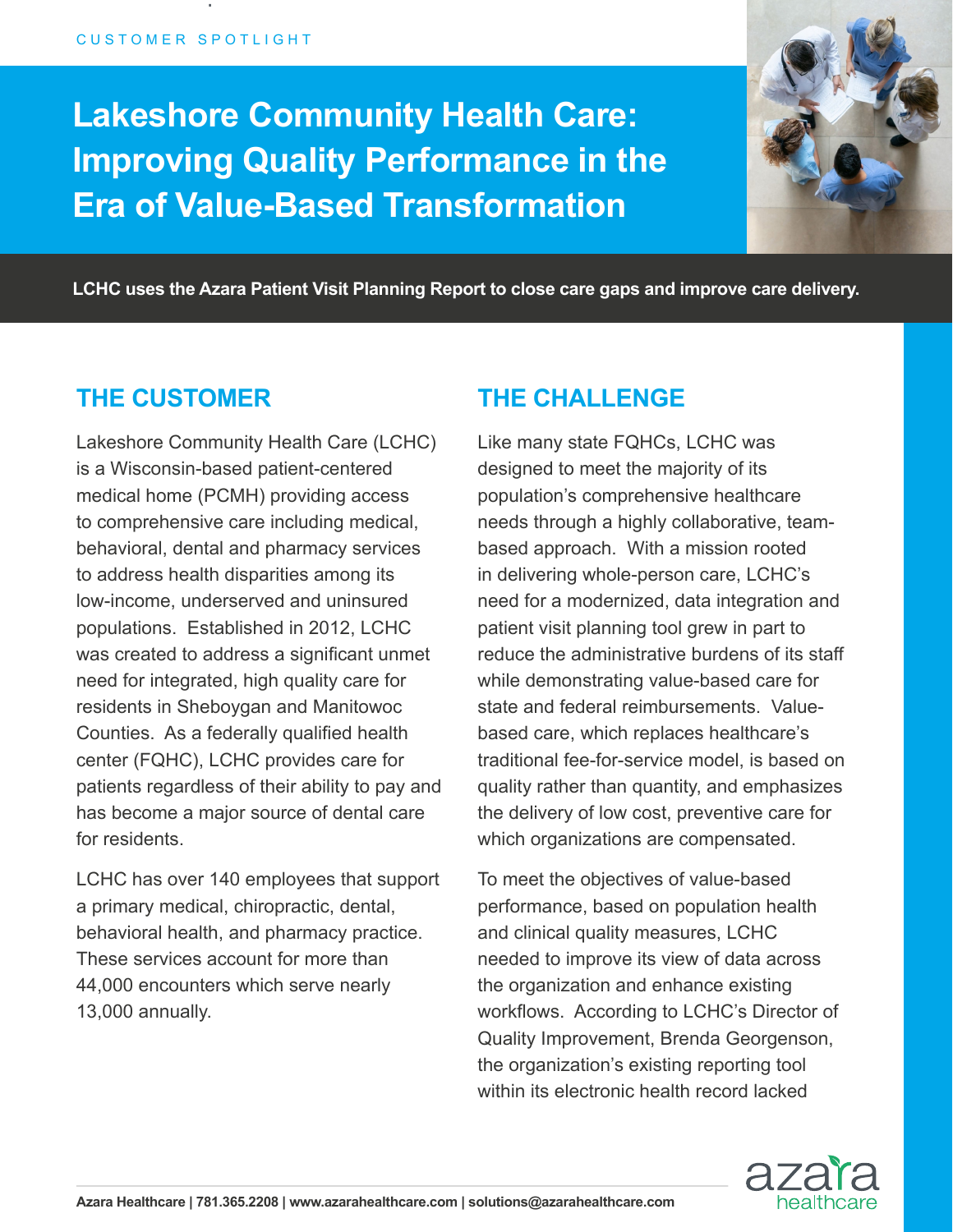the capabilities to access real-time patient information or to measure quality improvements in patient care.

As a result, quality reporting was burdensome and time consuming, and could not be collected automatically at an enterprise level to produce reliable results or identify care gaps. Further, without valid data for its patient population, LCHC's medical assistants could not address care interventions or prevention.

# **THE SOLUTION**

LCHC desperately needed a population health and care quality improvement platform that could track and impact quality measures for reimbursements, boost patient health and satisfaction, and support crossorganizational collaboration.

To meet its clinical, administrative and financial goals, LCHC in conjunction with the Wisconsin Primary Health Care Association (WPHCA) chose Azara Healthcare's DRVS data analytics and reporting platform. The Patient Visit Planning Report (PVP) tool in DRVS or "huddle report," helps ensure that care opportunities are not missed and enables all care team members to collaborate as they perform clinical and administrative tasks.

#### **Goals of the implementation were to:**

**2**

• Optimize treatment for patients and have data available to the care team at the time of visit

- Provide better patient-provider relations to engage individuals in their care
- Increase staff satisfaction to reduce administrative and workflow burdens
- Enable improved care efficiency by reducing unnecessary appointments and phone calls
- Improve performance for value-based care measures and reduce missed opportunities at the point of care
- Support LCHC's Integrated Care Model
- Create population health metrics for participating FQHC's across the state of **Wisconsin**

# **THE RESULTS**

LCHC implemented the Azara PVP reporting tool in March 2020 and was immediately able to improve participation in preventive care screenings, close care gaps, and reduce health disparities among its patients. Azara provided training, technical support, and mentorship regarding planning, preparation and final PVP rollout to implement sustainable organizational changes aimed at influencing outcomes and achieving quality benchmarks.

The Azara PVP Report provides actionable data listed by provider and patient in order of daily scheduled appointments. Medical assistants (MAs) and registered nurses (RNs) can review the report before and during their morning team huddle to address critical patient needs at the point of care.

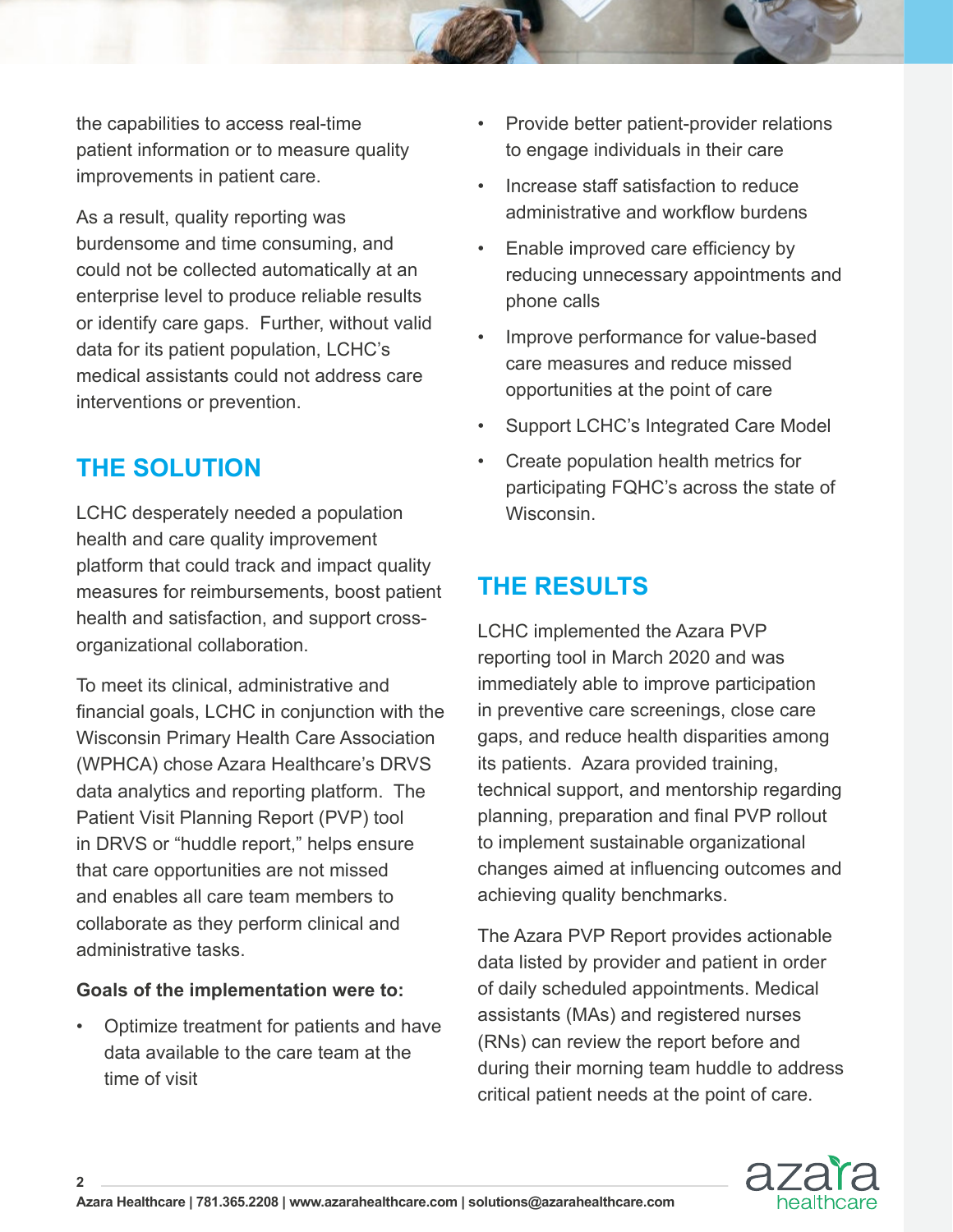**The Azara PVP Report includes information such as:**

- Patients that are due for preventive screenings;
- Condition-relevant patient alerts, such as diabetes A1c tests and blood pressure;
- Risk factors, such as smoking, obesity, and mental health.

With the PVP Report in place, LCHC was able to **boost overall alert closure by 3%** and make the following targeted improvements:

- Improve screenings and open care gaps for Body Mass Index (BMI) screening and follow-up **by 44%—from 5.9 to 50.3%**.
- Increase depression screenings and follow-ups **month over month by 12%**
- Increase targeted interventions for tobacco screening and counseling **from 20 to 53%**
- Improve blood pressure control **by 10%**

LCHC patients receive important interventions and preventive screenings to avoid missed opportunities for needed services. The PVP Report also helps LCHC providers streamline communication with care teams, unburden them of certain tasks, and increase confidence in their team's ability to provide comprehensive care to patients.

"The PVP has been integral to facilitating real world conversations across the care team so that each discipline understands what others are doing to impact outcomes and facilitate warm handoff discussions," said Georgenson. "Teams had conversations that might have been missing in the past to improve care."

**3**

"The Azara PVP Report is a valuable part of our care management team because it aligns testing and treatment with a patient's visit to significantly decrease the likelihood of care gaps."

**JENNY WENSINK | LCHC Medical Program Manager**

Additionally, providers benefit from more time spent with patients to educate and empower them to play an active role in their health and well-being.

"The PVP reporting tool has been extremely beneficial. It helps to keep us on track, gives us the ability to assign tasks, increases involvement among our care team, enhances our training process, and really demonstrates the key role we are playing in our patient's care," said Georgenson, adding that the PVP solution makes hitting benchmarks easier and more manageable.

"Quality measure data is now available to LCHC team members to promote quality awareness and direction where their efforts should be made. We take a couple measures at a time and we can all follow along to see where we are having the most impact, or identify gaps where we need to make improvements. With a clear indicator of our performance, everyone feels they are an active participant of positive change in care delivery at LCHC."